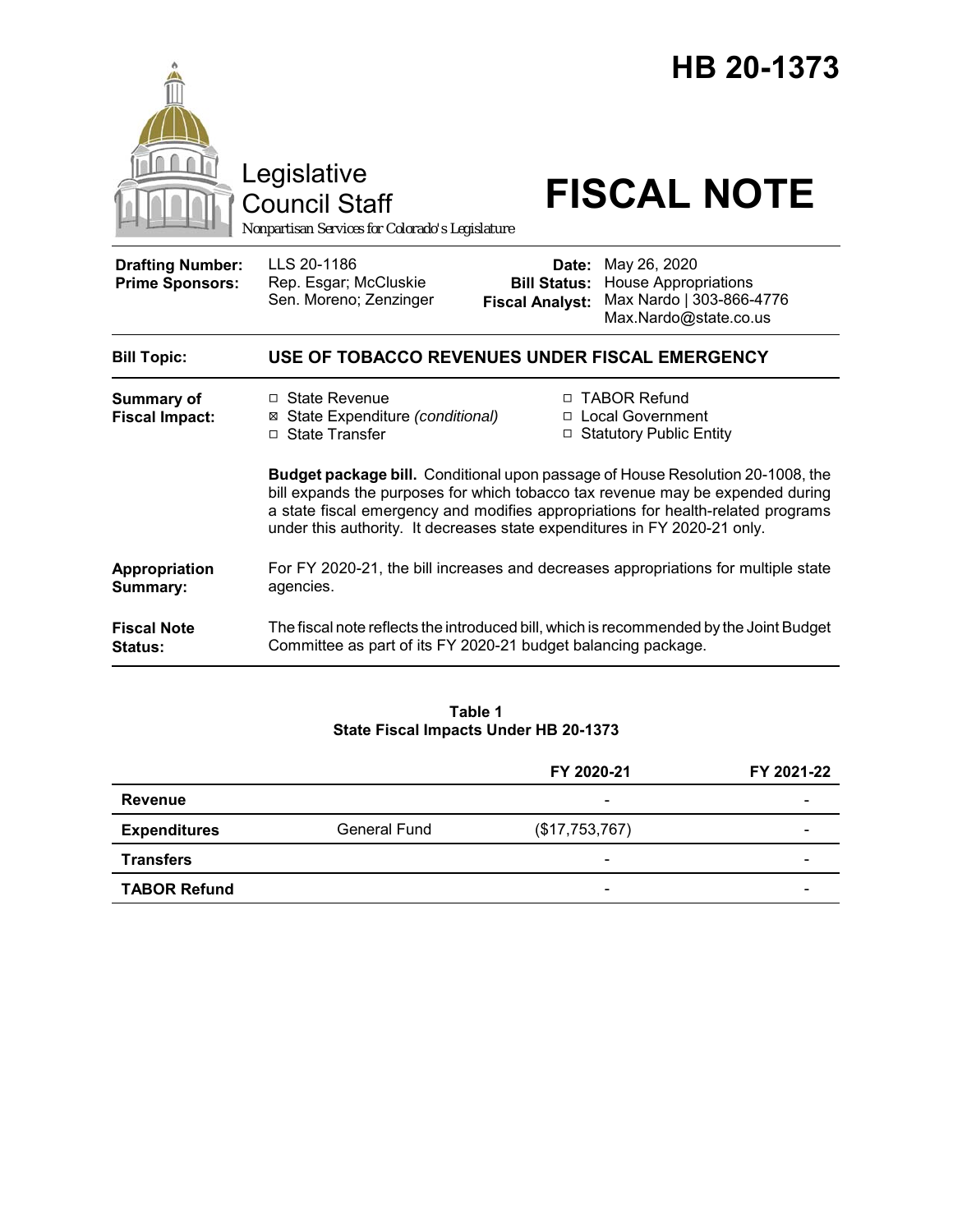May 26, 2020

# **Summary of Legislation**

Conditional upon passage of House Resolution 20-1008, the bill expands the purposes for which Amendment 35 tobacco tax revenue in the Tobacco Education Programs Fund and the Prevention, Early Detection, and Treatment Fund can be used. Under this authority, the bill modifies appropriations in the FY 2020-21 Long Bill as follows:

- reduces the Medicaid appropriation from the General Fund by \$17.8 million;
- increases the Medicaid appropriation from tobacco tax cash funds by that same amount; and
- decreases tobacco tax cash fund appropriations in the Department of Public Health and Environment by the same amount.

Also conditional upon passage of HR20-1008, for FY 2020-21 only, the bill authorizes grantees of certain programs funded through tobacco tax revenue to use the grant money to investigate and control the spread of COVID-19. The funds made available for this purpose are:

- the Tobacco Education Programs Fund;
- the Prevention, Early Detection, and Treatment Fund; and
- the Health Disparities Grant Program Fund.

## **Background**

House Resolution 20-1008 declares Colorado to be in a state of fiscal emergency for FY 2020-21. Pursuant to the Colorado Constitution, upon declaration of a fiscal emergency, the General Assembly may use revenue generated by Amendment 35 tobacco taxes for any health-related purpose and to serve populations enrolled in Medicaid and the Children's Basic Health Plan at the programs' levels of enrollment as of January 1, 2005.

# **State Expenditures**

For FY 2020-21, the bill reduces state General Fund expenditures by \$17.8 million. Various cash fund expenditures in the Department of Public Health and Environment are decreased, and cash fund spending is shifted to Medicaid, resulting in a net-zero cash fund impact statewide. These impacts are shown on Table 2 below.

|                                                                  | FY 2020-21     | FY 2021-22 |
|------------------------------------------------------------------|----------------|------------|
| <b>Department of Public Health and Environment</b>               |                |            |
| Tobacco Education, Prevention, and Cessation Grants              | (\$10,340,160) |            |
| <b>Tobacco Education Programs Fund Subtotal</b>                  | (\$10,340,160) |            |
| Transfer to Health Disparities Grant Program Fund                | (S1.651.369)   |            |
| <b>Breast and Cervical Cancer Screening</b>                      | (\$1,364,901)  |            |
| Cancer, Cardiovascular Disease, Chronic Pulmonary Disease Grants | (\$4,397,337)  |            |
| Prevention, Early Detection, and Treatment Fund Subtotal         | (\$7,413,607)  |            |
| <b>CDPHE Subtotal</b>                                            | (S17,753,767)  | \$0        |

#### **Table 2 Expenditures Under HB 20-1373**